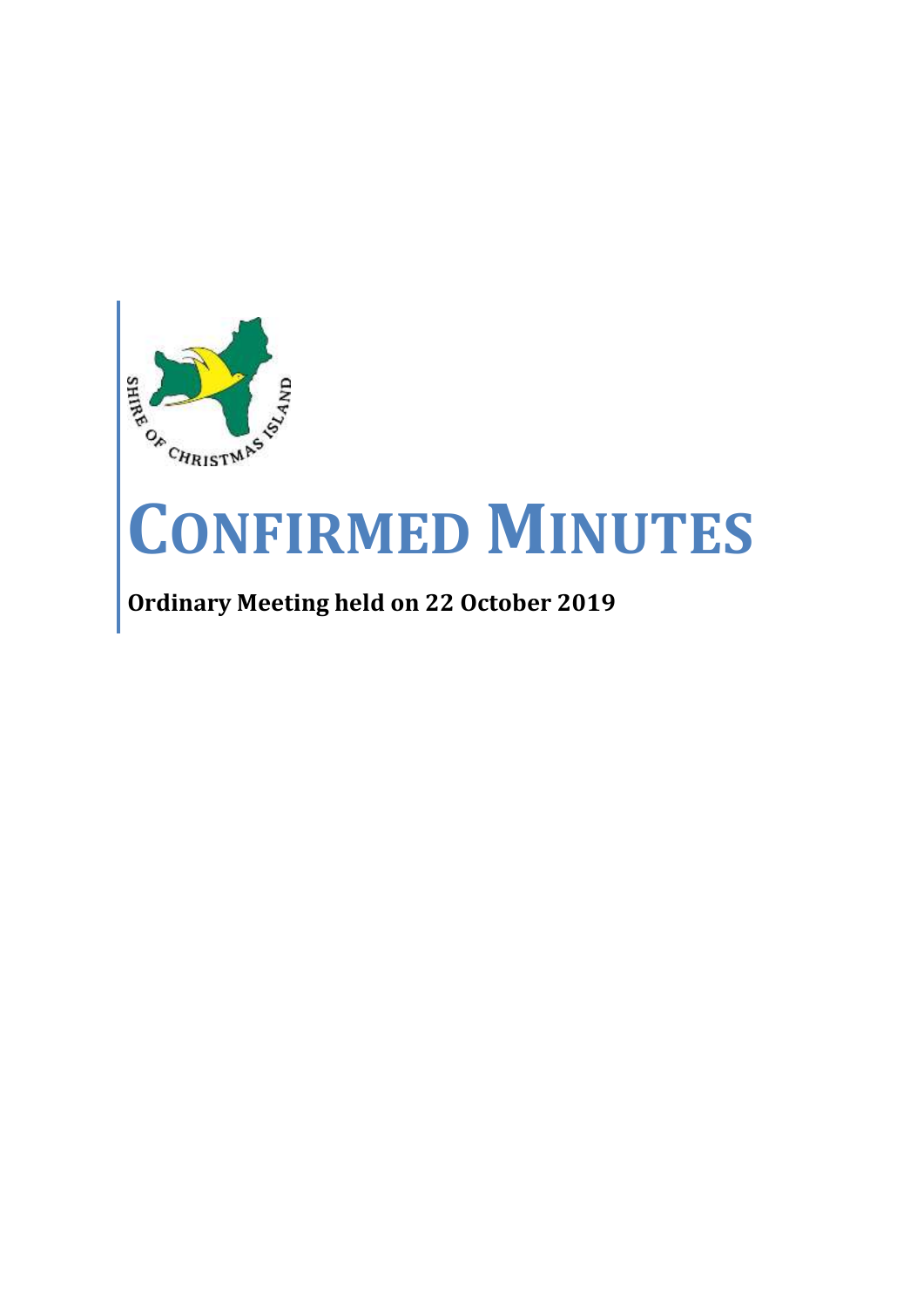

### **SHIRE OF CHRISTMAS ISLAND MEETING MINUTES CERTIFICATION**

#### **Minutes of the Ordinary meeting of the Shire of Christmas Island Council held at the George Fam Chambers at 7.00pm on Tuesday 22 October 2019**

#### **TABLE OF CONTENTS**

 $\mathbf{r}$ 

| <b>Agenda</b><br>No. | <b>Item</b>                                                                                                             |                |
|----------------------|-------------------------------------------------------------------------------------------------------------------------|----------------|
|                      | <b>DECLARATION OF OPENING/ANNOUNCEMENT OF VISITORS</b>                                                                  | $\mathbf{1}$   |
| 1                    | 1.1<br>SHIRE PRESIDENT DECLARED THE MEETING OPEN AT 7.00PM                                                              |                |
|                      | RECORD OF ATTENDANCES/APOLOGIES/LEAVE OF ABSENCE GRANTED/DECLARATION OF<br>FINANCIAL/PROXIMITY & IMPARTIALITY INTERESTS |                |
| $\overline{2}$       | 2.1<br><b>RECORD OF ATTENDANCE</b>                                                                                      |                |
|                      | 2.2<br><b>LEAVE OF ABSENCE</b>                                                                                          |                |
|                      | 2.3<br>APOLOGY                                                                                                          |                |
|                      | 2.4<br>DECLARATION OF FINANCIAL/IMPARTIALITY/PROXIMITY INTEREST                                                         |                |
| 3                    | <b>RESPONSE TO PREVIOUS PUBLIC QUESTION TAKEN ON NOTICE</b>                                                             | $\mathbf{1}$   |
| $\overline{4}$       | <b>PUBLIC QUESTION TIME</b>                                                                                             | $1 - 2$        |
| 5                    | <b>APPLICATION FOR LEAVE OF ABSENCE</b>                                                                                 | $\overline{2}$ |
|                      | 5.1<br>LEAVE OF ABSENCE - CR MASLI                                                                                      |                |
| 6                    | PETITIONS/DEPUTATIONS/PRESENTATIONS                                                                                     | $\overline{2}$ |
|                      | CONFIRMATION OF MINUTES OF PREVIOUS MEETING(S)/BUSINESS ARISING FROM<br><b>PREVIOUS MEETINGS</b>                        |                |
| $\overline{7}$       | MINUTES OF ORDINARY COUNCIL MEETING HELD ON 24 SEPTEMBER 2019<br>7.1                                                    |                |
|                      | 7.2<br><b>MINUTES OF SPECIAL COUNCIL MEETING HELD ON 21 OCTOBER 2019</b>                                                |                |
|                      | 7.3<br><b>BUSINESS ARISING FROM THE MINUTES OF PREVIOUS MEETINGS</b>                                                    |                |
| 8                    | <b>ANNOUNCEMENTS BY THE PRESIDING MEMBER WITHOUT DISCUSSION</b>                                                         | 3              |
| 9                    | <b>COMMITTEE REPORTS</b>                                                                                                | 3              |
| 10                   | <b>OFFICER REPORTS</b>                                                                                                  | 3              |
| 10.1                 | <b>CHIEF EXECUTIVE OFFICER</b>                                                                                          |                |
|                      | 10.1.1 REVIEW OF COUNCIL COMMITTEES                                                                                     | $3 - 4$        |
|                      | 10.1.2 TRAINING FOR COUNCILLORS                                                                                         |                |
| 10.2                 | <b>MANAGER FINANCE AND IT</b><br>10.2.1 SCHEDULE OF ACCOUNTS - SEPTEMBER 2019                                           | 5              |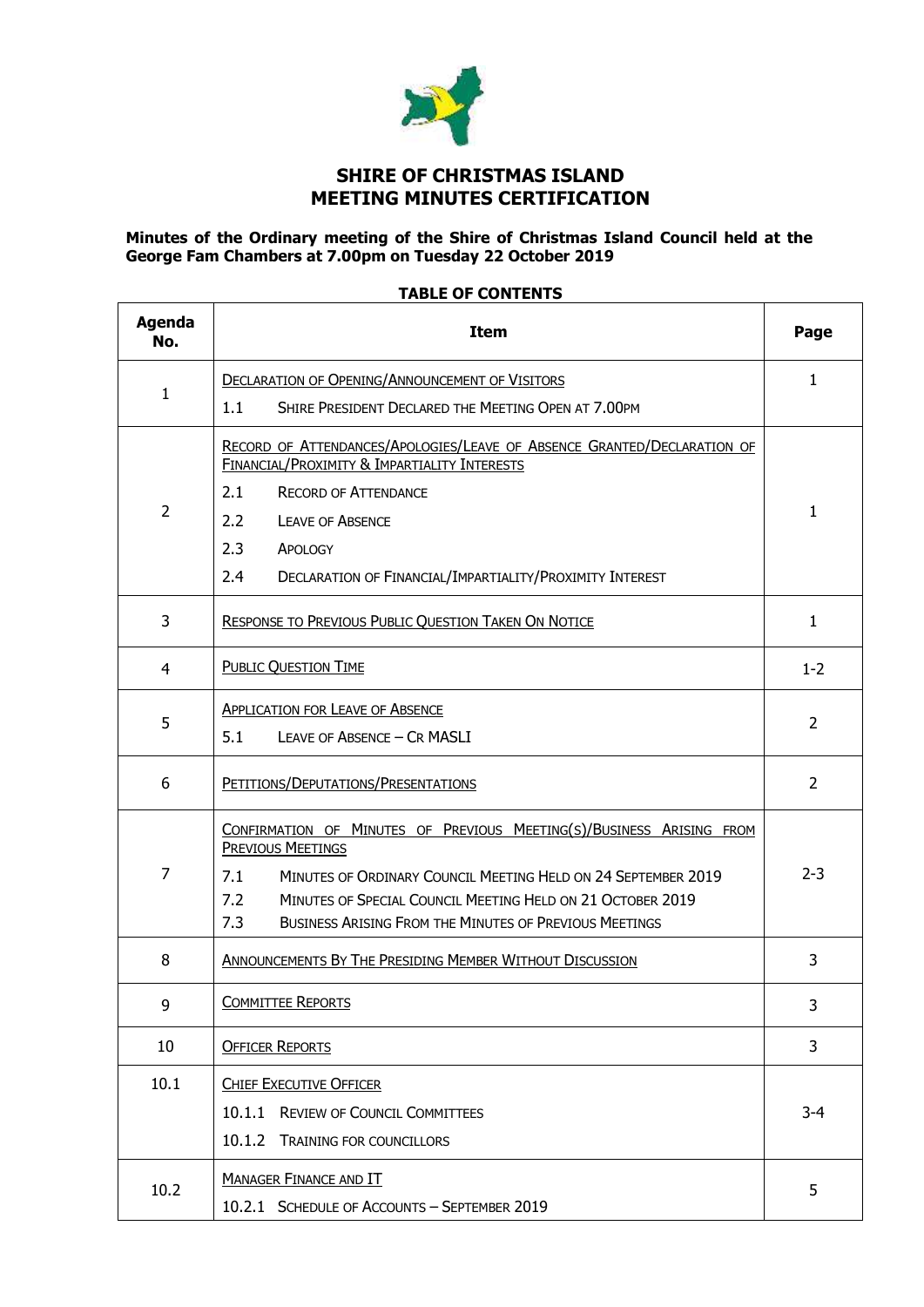|                   | 10.2.2 FINANCIAL STATEMENTS - SEPTEMBER 2019                                                                                                                         |   |
|-------------------|----------------------------------------------------------------------------------------------------------------------------------------------------------------------|---|
|                   | 10.2.3 OUTSTANDING RATES/DEBTORS REPORT 30 SEPTEMBER 2019                                                                                                            |   |
| 10.3              | <b>MANAGER COMMUNITY/RECREATION SERVICES &amp; TRAINING</b>                                                                                                          | 5 |
| 10.4              | <b>MANAGER WORK, SERVICES &amp; WASTE</b>                                                                                                                            | 5 |
| 10.5              | <b>MANAGER GOVERNANCE, RESEARCH, POLICY AND GRANTS</b><br>10.5.1 SHIRE OF CHRISTMAS ISLAND WASTE LOCAL LAW<br>10.5.2 DPLH AND SOCI MEETING, CISA & LPS/TPS FLOWCHART | 5 |
| 11                | <b>ELECTED MEMBERS MOTIONS OF WHICH PREVIOUS NOTICE HAS BEEN GIVEN</b>                                                                                               | 5 |
| $12 \overline{ }$ | NEW BUSINESS OF AN URGENT NATURE INTRODUCED BY DECISION OF THE MEETING                                                                                               | 5 |
| 13                | <b>BEHIND CLOSED DOORS</b>                                                                                                                                           | 5 |
| 14                | <b>CLOSURE OF MEETING</b><br>THE SHIRE PRESIDENT CLOSED THE MEETING AT 8.15PM                                                                                        | 5 |
| 15                | DATE OF NEXT MEETING: 19 NOVEMBER 2019                                                                                                                               | 5 |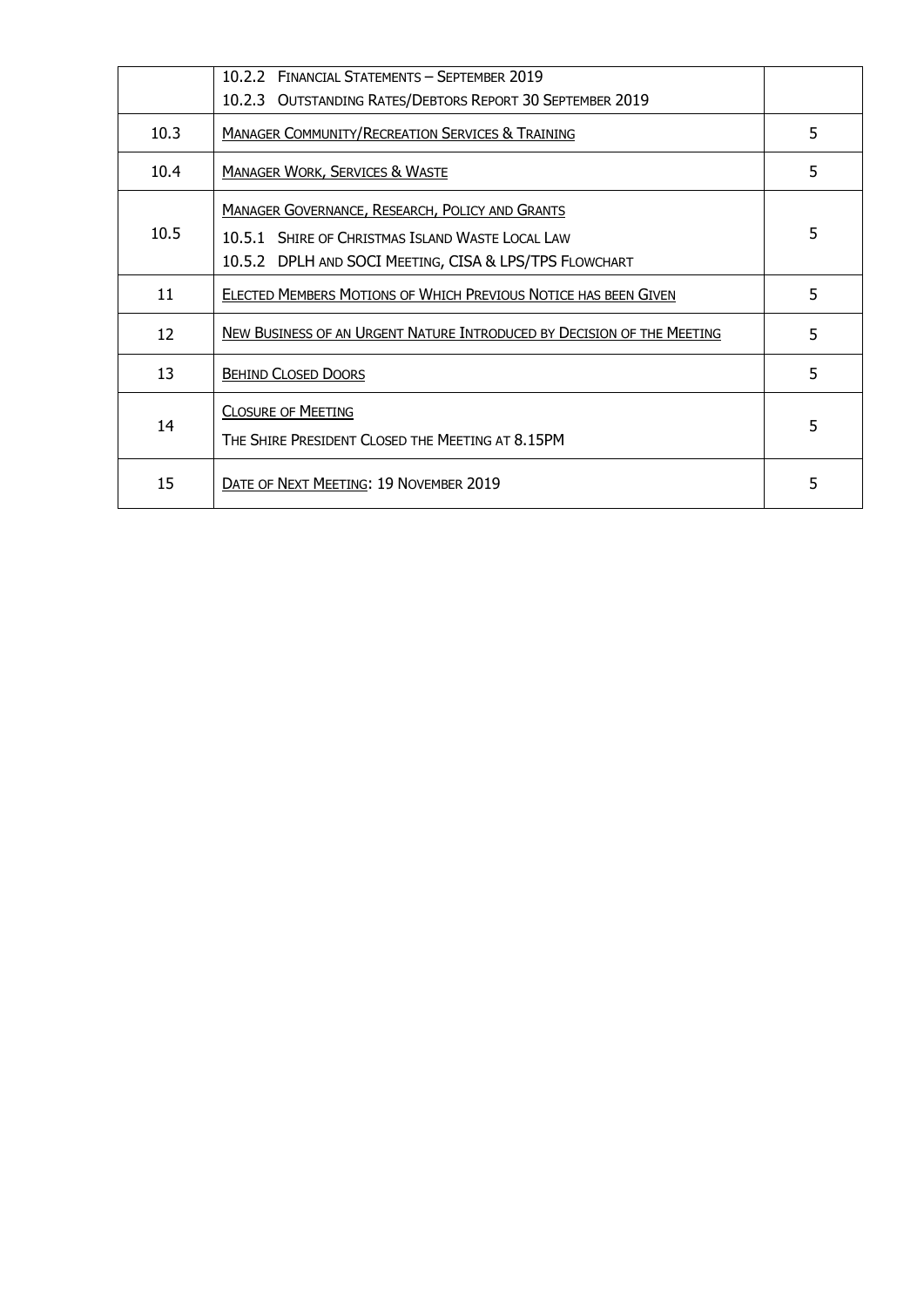

#### **CONFIRMED MINUTES**

**Ordinary Meeting of the Shire of Christmas Island held at the George Fam Chambers at 7.00pm on Tuesday 22 October 2019**

#### **1 DECLARATION OF OPENING/ANNOUNCEMENT OF VISITORS**

The Shire President declared the meeting open at 7.00pm.

#### **2 RECORD OF ATTENDANCE/APOLOGIES/LEAVE OF ABSENCE/ DECLARATIONS OF FINANCIAL INTEREST**

#### 2.1 **Record of Attendance**

Councillors **Councillors** Cr Vincent **SAW** 

Shire President Cr Gordon **THOMSON** Deputy President Cr Kee Heng **FOO** Cr Philip **WOO** Cr Kelvin **LEE** Cr Morgan **SOH** Cr Azmi **YON** Cr Farzian **ZAINAL**

Chief Executive Officer David **PRICE** Manager Finance and Admin **GAN** So Hon Manager Governance, Research, Policy & Grants **Chris SU** Manager Works, Services & Waste Graeme **HEDDITCH** 

Minute Taker **Shikin HASINUDIN** 

#### 2.2 **Leave of Absence**

- 2.3 **Apologies**
- 2.4 **Declarations of Financial/Impartiality/Proximity Interest**

#### **3 RESPONSE TO PREVIOUS PUBLIC QUESTIONS TAKEN ON NOTICE**

#### **4 PUBLIC QUESTION TIME**

- 4.1 Cr FOO South Point Temple Cr FOO acknowledged the Council for their great work of clearing the surrounding vegetation at the South Point Temple and asked the Works Manager to pass on his acknowledgement to the employees.
- 4.2 Cr YON Resealing on Golf Course Road Cr YON acknowledged the Council for their great work for the resealing on Golf Course Road and asked the Works Manager to pass on his acknowledgment to the employees.

The Manager Works Services and Waste noted the acknowledgements and will pass it on to the employees.

4.3 Cr ZAINAL – Kampong Playground, Shade & Bins – Cr ZAINAL acknowledged Cr YON for raising the issues regarding the Kampong playground. Cr ZAINAL would like to add the issue of shade and bins to the matter.

The Shire President advised that the issue with Kampong playground is the Commonwealth responsibility and the matter has been raised to the former Director at the Indian Ocean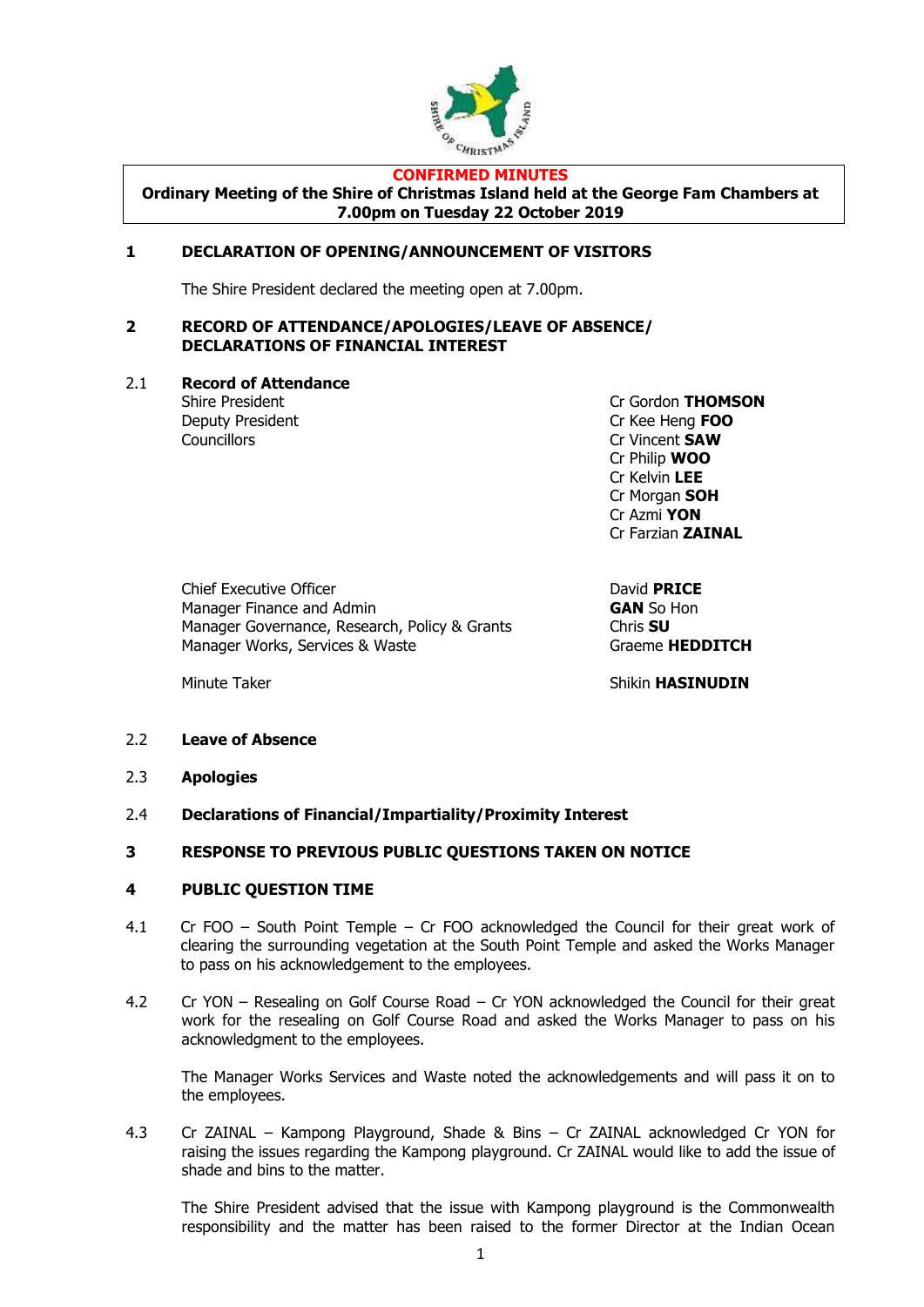Territories Administration office several times. The CEO further advised Council that the Parks & Garden staffs has undertaken Softfall training for installation at Kampong and Drumsite playground. In regards to the shade, it is impossible to cover every area with shade, parents and guardians would have to be mindful of when they are their kids to the playground.

The CEO also mentioned that he is in the process of suggesting to the waste department of cleaning the Kampong bins on a regular basis and to also hold a meeting with Kampong residents regarding disposing wet rubbish on Fridays and weekends.

4.4 Cr SAW – Bus Stops – Cr SAW raised issues regarding the hygiene and the condition of the bus stops around town.

The Shire President advises that the Manager Works, Services and Waste (MWSW) will get the Parks & Garden staff to inspect all bus stops.

4.5 Cr SAW – Exercise Equipment – Cr SAW asked if Council could consider installing exercise equipment for the parks.

The CEO replied that there are some considerations for exercise equipment to be installed at the skate park area once the skate park project starts and other areas around town subject to budget.

4.6 Cr FOO – Boat Ramp – Queries were raised from local fisherman, whether Council can approach the Commonwealth to look into deepening the end of the cove boat ramp as the bottom of the boats tend to touch the ramp or sea floor during low tide.

The Shire President replied that the MWSW will look into this matter and follow it up with the IOT Administration Office.

4.7 Cr WOO – Road Sign – Cr WOO raised that the robber crab road sign on the way to the airport has spun around the opposite direction; he asked whether this can be looked at?

The Shire President replied that the MWSW will look into this matter.

#### **5 APPLICATIONS FOR LEAVE OF ABSENCE**

5.1 Leave of Absence – Cr MASLI

| <b>Council Resolution</b> |  |                                                                                             |                       |  |
|---------------------------|--|---------------------------------------------------------------------------------------------|-----------------------|--|
| <b>Moved: Cr YON</b>      |  | Seconded: Cr FOO                                                                            | <b>Res. No: 87/19</b> |  |
| approved.                 |  | That the leave of absence application submitted by Cr Hafiz MASLI (15/10/19 to 26/10/19) be |                       |  |
|                           |  |                                                                                             |                       |  |

#### **6 PETITIONS/DEPUTATIONS/PRESENTATIONS**

#### **7 CONFIRMATION OF MINUTES OF PREVIOUS MEETINGS/BUSINESS ARISING FROM THE MINUTES OF PREVIOUS MEETINGS**

**7.1 Minutes of Ordinary Council Meeting held on 24 September 2019** Members considered the unconfirmed minutes.

| <b>Council Resolution</b> |                                                                                      |                         |                       |
|---------------------------|--------------------------------------------------------------------------------------|-------------------------|-----------------------|
| Moved: Cr WOO             |                                                                                      | <b>Seconded: Cr SAW</b> | <b>Res. No: 88/19</b> |
|                           | That Council adopt the unconfirmed minutes of the 24 September 2019 Council Meeting. |                         |                       |
| <b>Carried:</b>           | 8/0                                                                                  |                         |                       |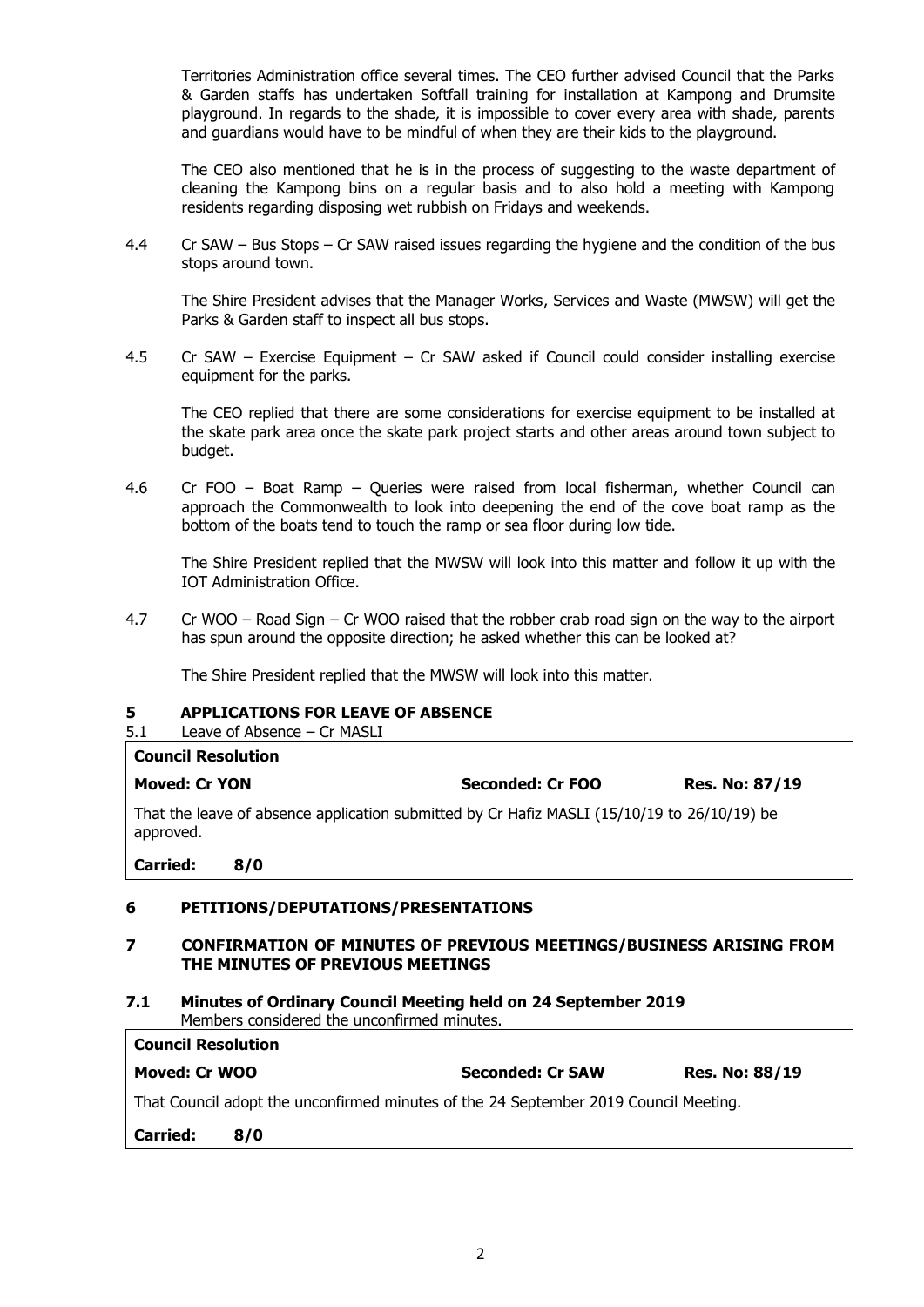#### **7.2 Minutes of Special Council Meeting held on 21 October 2019** Members considered the unconfirmed minutes.

## **Council Resolution Moved: Cr YON Seconded: Cr WOO Res. No: 89/19**

That Council adopt the unconfirmed minutes of the 21 October 2019 Special Council Meeting.

**Carried: 8/0**

#### **7.3 Business Arising from the Minutes of Previous Meetings**

Item 4.5 of 24 September 2019 Council Meeting Minutes - Cr YON asked if there is a budget for the BBQs in Taman Sweetland and Drumsite?

The CEO replied that he has noted for these BBQs to be added into the budget when the budget review is being done.

Item 4.3 of 24 September 2019 Council Meeting Minutes – Cr ZAINAL added that the price of sea freight containers has now gone up again due to the price increase of fuel.

The Shire President advised the CEO to assemble facts of the price increase and to approach shop keepers to arrange meetings regarding issues that they would like to raise.

#### **8 ANNOUNCEMENTS BY PRESIDING MEMBER WITHOUT DISCUSSION**

#### **9 REPORTS OF COMMITTEES**

9.1 Minutes of Community Consultative Committee Meetings

#### **Council Resolution**

| <b>Moved: Cr LEE</b> | <b>Seconded: Cr FOO</b> | <b>Res. No: 90/19</b> |
|----------------------|-------------------------|-----------------------|
|                      |                         |                       |

That the Confirmed Minutes of the Community Consultative Committee meeting held on 7 November 2018, 29 May 2019, 31 July 2019, 21 August 2019 and 11 September 2019 be received.

**Carried: 8/0**

#### **10 REPORTS OF OFFICERS**

#### **10.1 Chief Executive Officer**

10.1.1 Review of Council Committees

#### **Council Resolution**

**Moved: Cr YON Seconded: Cr SAW Res. No: 91/19**

That Council resolves to appoint councillors to the following Committee's:

- 1. Community Consultative Committee
	- a) Retain the Community Consultative Committee with the functions, membership and powers as established and shown in Attachment 1.\*
	- b) Appoint Cr **THOMSON**, Cr **SOH** and Cr **MASLI** as the Councillor representatives on the Community Consultative Committee. \*
	- c) Invite nominations for a serving representative from the member organisations of the Community Consultative Committee.
- 2. Community Welfare Fund Management Committee
	- a) Retain the Community Welfare Fund Management Committee with the functions, membership and powers as established and shown in Attachment 1.\*
	- b) Appoint Cr **YON** and Cr **FOO** as the Councillor representatives on the Community Welfare Fund Management Committee.\*
- 3. The Islander Editorial Group
	- a) Appoint the Shire President and Cr **YON** as Councillor representatives on The Islander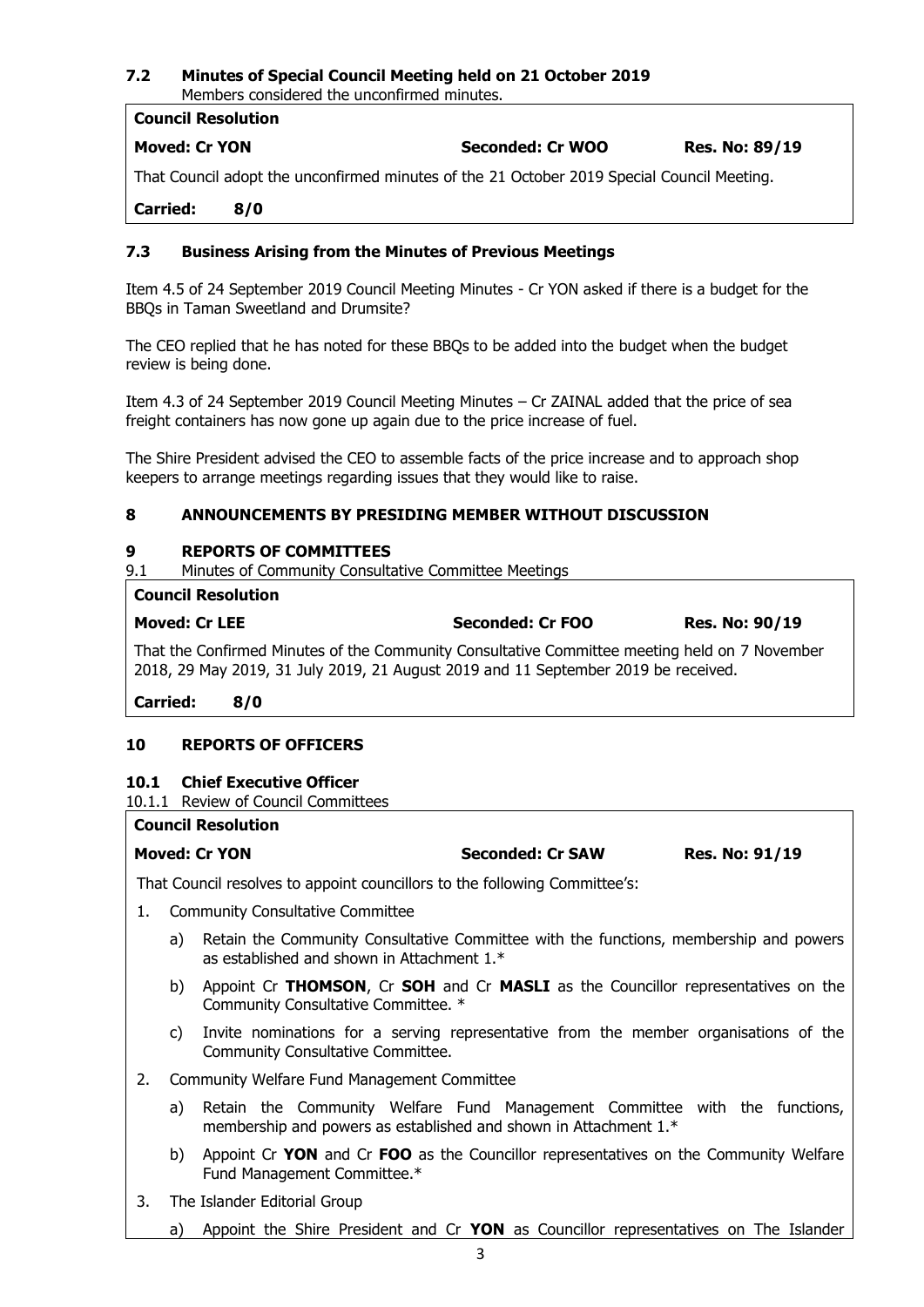Editorial Group.

- 4. Cemeteries Management Reference Group
	- a) Appoint Cr **LEE**, Cr **SAW** and Cr **MASLI** as the Councillor representatives on the Cemeteries Management Reference Group.
	- b) Invite nominations for a serving representative from the member organisations of the Cemeteries Management Reference Group.
- 5. Community Cultural Planning & Heritage Reference Group
	- a) Appoint Cr **ZAINAL** as the Councillor representative on the Cultural Planning & Heritage **Committee**
- 6. Transport, Land and Communications Committee
	- a) Retain the powers and functions as prescribed by section 5.10 of the Local Government Act (CI) 1995, and
	- b) Appoint Shire President **THOMSON**, Cr **SOH**, Cr **ZAINAL**, the Chief Executive Officer, the Manager Works and Services and the Manager Planning, Building and Health as Councillor and staff representatives in accordance with section 5.9 of the Local Government Act (CI) 1995\*.
- 7. Audit Committee
	- a) That all current councillors be appointed to the Audit Committee in accordance with section 7.1A of the Local Government Act (CI) 1995.\*
	- b) Retain the powers and functions as prescribed by section 7.1A of the Local Government Act (CI) 1995 and,
	- c) That the Manager Finance and Administration attend the Audit Committee meetings in the capacity as  $ex -$  officio.
- 8. Retain the Senior Citizens Centre Advisory Committee with the functions, membership and powers as established and shown in Attachment 1.
	- a) Appoint Cr **FOO** and Manager of Recreation Services and Training as the Council representatives on the Senior Citizens Centre Advisory Committee. \*
	- b) Invite nominations for serving representative from the member organisation of the Christmas Island Seniors Association.

#### **Carried: 8/0**

#### 10.1.2 Training of Councillors

#### **Council Resolution**

**Moved: Cr LEE Seconded: Cr WOO Res. No: 92/19**

Council endorses the action of the CEO in procuring the online essential Councillor training package, and requests the CEO to organise the delivery of the training through to Manager for Compliance to ensure all Councillors are offered and have completed that training within the prescribed time.

Council also recommends that the necessary new draft policies as required by the Local Government Legislation Amendment Act 2019 are developed for consideration by Council within the prescribed time period.

**Carried: 8/0**